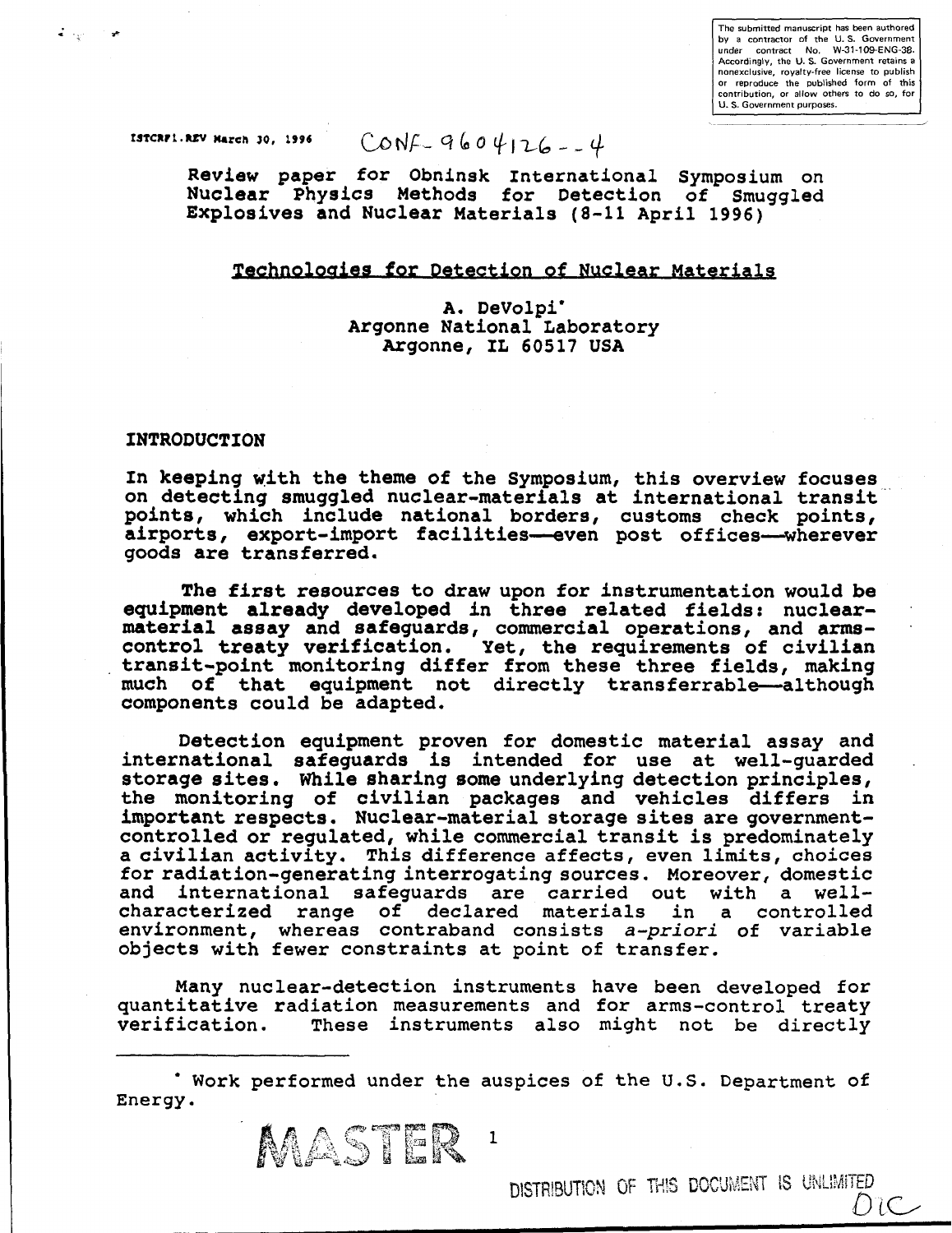**applicable at civilian transit-points, where detection of contraband is more important than quantification. Treaty-mandated equipment usually has a narrowly defined purpose where reciprocity and transparency are emphasized.** 

÷

**Synergisms can be exploited. Equipment developed for the detection of explosives, chemicals, illicit drugs, etc., might also be sensitive to nuclear materials; and, conversely, nuclearmaterial detectors can be tuned to sense other contraband. Fissionable materials are characterized by high density (and high atomic number), often requiring bulky or heavy shielding; so nonnuclear screening could discover extraordinarily heavy objects that need additional inspection.** 

**To maintain nuclear control at transit points, a wide range of materials must be considered. Chief among these are fissile and radioactive substances, although some other materials are considered "sensitive" and "nuclear" in the context of possible societal threat or proliferation risk. Examples of the latter would be beryllium, lithium, fertile nuclear materials, and highgrade zirconium.** 

**Nuclear detection methods are usually considered as either "passive" or "active." Passive detection relies on inherent radiation emanating from the nuclear material; active detection depends on radiation stimulated by concurrent external means. Often an active system can detect passive radiation, although not optimized for that purpose.** 

**In general, active detection of radiation-induced fission would be a necessary and sufficient indicator of clandestine nuclear traffic. Fissile materials, especially weapon grade, pose the greatest proliferation risk. Plutonium, uranium,** and **thorium in any form or composition would be of particular concern. Because inherent spontaneous fission is not sufficient to cause** high**probability detection of all of these materials,** fission must **be induced by external means.** 

**In order to set** goals **for** detecting smuggled nuclear materials, **several** questions arise. Is simple detection, identification, or quantification needed? Is imaging of the object's shape necessary or useful? what is the operative threshold for positive action?

A practical system for nuclear-materials detection should meet a number of constraints: fieldability, simplicity, cost, measurement time, confidence level, etc.

For this review, applicable passive and active methods will be discussed first. Next, appropriate systems will be examined, and finally various application scenarios for the systems will be described.

2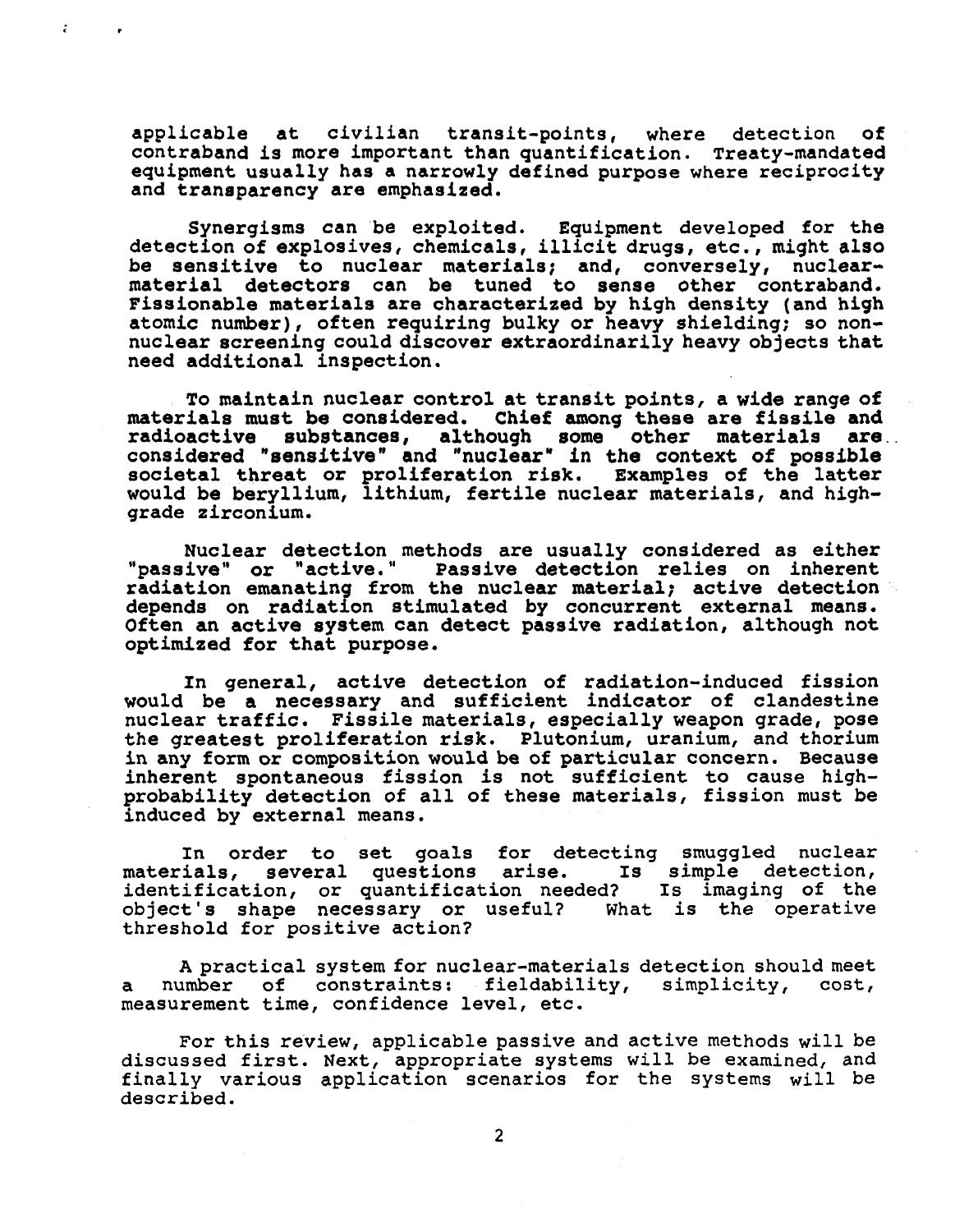**Because FSU technical developments have not been widely published in Western literature, recognition of many worthy contributions in the field will be inadequate. As a result, this review is more illustrative than comprehensive.** 

## **SIGNATURES**

**Intrinsic and induced radiation are signatures of nuclear materials. All fissionable materials produce passive radiation, albeit sometimes difficult to detect. Active techniques induce detectable prompt and delayed radiation, the most penetrating and useful being fast neutrons and gamma-rays.<sup>1</sup>**

**Delayed neutrons and gammas are also quite distinctive of fission, and with sufficient counting time allow identification of specific fissile materials. These methods are very useful for safeguards measurements. However, low emissivity makes delayed radiation less useful in situations where detection of smuggling is paramount.** 

**With energies up to several MeV, prompt neutrons and gamma rays from fission provide unique signatures and are highly penetrating. They can be induced by slow or fast neutrons. Detection of smuggled fissionable substances is far more important than their specific characterization.** 

**Compared to safeguards measurements for spent nuclear-reactor fuel, a simplifying factor in detecting nuclear smuggling is the absence of high radiation background; the signal from clandestine nuclear material would have to compete only with natural background sources.** 

**PASSIVE METHODS** 

**The primary detectable emanations from nuclear materials are xrays, gammas, and neutrons.<sup>2</sup>' 3** 

### Neutrons

Of **the materials** having proliferation concern, only plutonium has readily detectable spontaneous neutrons. Although Pu-240 issues about  $10^{6}/s$ -kg, weapon-grade Pu has typically 2.5 x  $10^{6}/s$ -kg, with a fission spectrum characteristic of fast neutrons. Detection of any unnatural neutron emanation would be useful in countering smuggling.

If chemically impure or non-metallic, isotopically high-grade uranium could emit neutrons from alpha reactions. For this reason, a higher probability of detection by passive neutron (and gamma) radiation exists for fresh (as well as spent) nuclear-reactor fuel than for nuclear-weapons materials.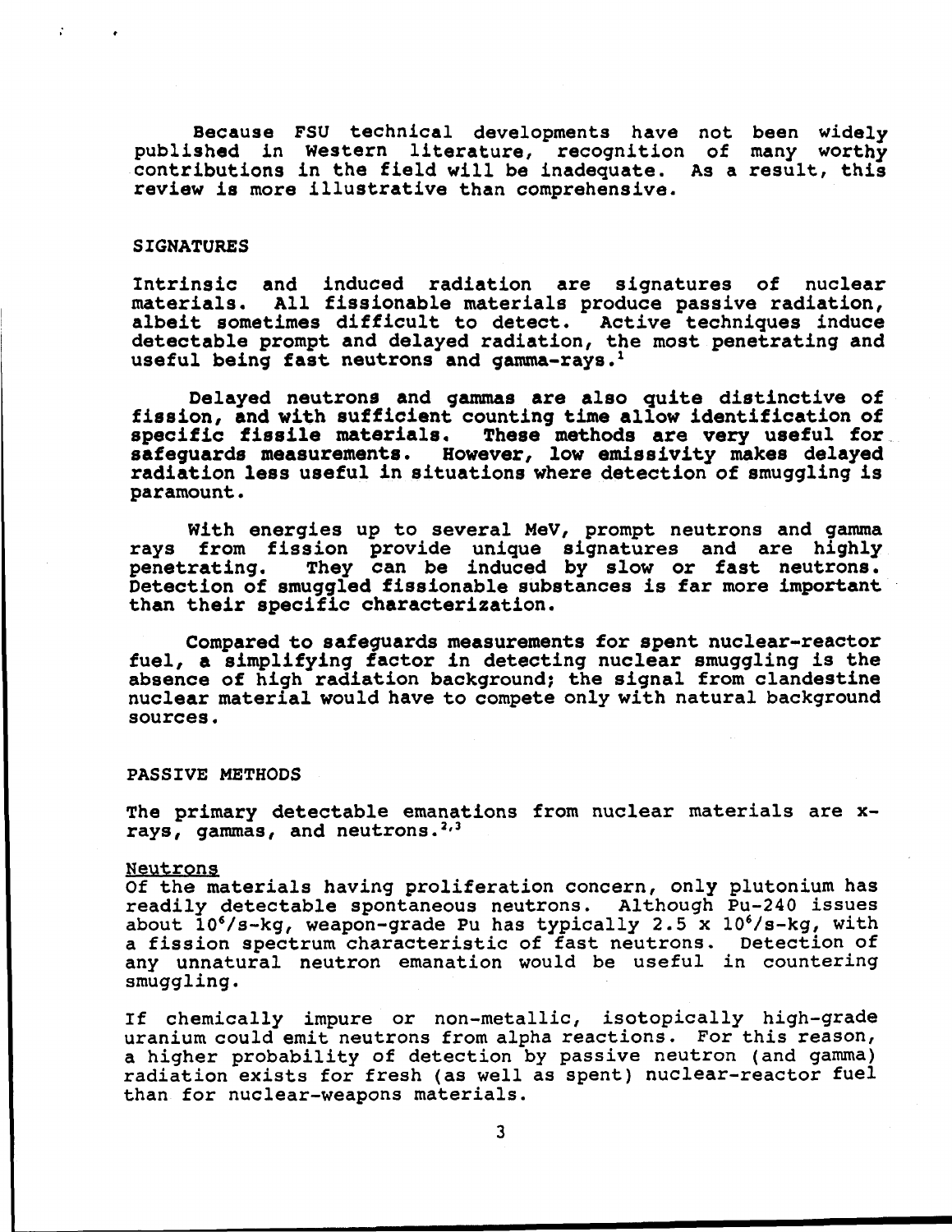#### **Gammag/X-rays**

**Gamma and x-ray radiation from weapons-grade materials are rather low in energy and weak** in **intensity, and thus are easily absorbed before escape or missed by most detectors.** 

**Pu-239, the dominant fissile component in weapons-grade plutonium, issues primarily a 414-keV gamma at the rate of 3.4 x 107/s-kg, while the much smaller Pu-241 component at 208 keV emits at the rate of 2.0 x 1010/s-kg. The latter decays to a more intense but less energetic source of Am-241, whose specific gamma activity**  is  $4.6 \times 10^{13} / s - kq$ .

**U-235, the fissile component in weapons-grade uranium, emits 185-keV gammas at the rate of 4.3 x lOYs-kg, while the fertile component, U-238, has a highly detectable gamma ray at 1001.1 keV**  but a low emission specific rate of 1.0 x 10<sup>5</sup>/s-kg.

**To detect the most important nuclear materials by passive methods, neutron measurements alone would be inadequate; both neutron and gamma/x measurements need to be made. A strategy that allows a broad spectral-energy response band would also sense radiation from radiological sources.** 

**Passive methods generally have low cost, good durability, and useful simplicity in maintenance and operation. But passive nuclear-detection methods cannot ensure that all fissionable materials would be detected at check points: For weapon-grade materials, relatively straightforward shielding could easily mask the signal sufficiently to avert detection.** 

## **ACTIVE METHODS**

**Active stimulation of fission (or other radiative indicators) is necessary to detect smuggled nuclear materials, especially those of**  Induced fission is marked by the emission of **energetic neutrons and gamma rays that have high probability of emerging from all but the most massive containers.** 

**In active techniques the** controlling **factor** is the means of inducing fission. Generally this is by neutrons, either fast or thermal. Accelerators or radioactive sources can supply neutrons.

#### Radioactive Neutron Sources

One category **of** radioactive neutron source could be classified as "continual." Examples are spontaneous fission Cf-252, which is not accompanied by intense gamma rays, and standard alpha-active sources such as Pu-Be.

Another category of radioactive neutron source is "switchable." This capability has been demonstrated at Argonne for the switchable radioactive neutron source (SRNS)<sup>4</sup> and,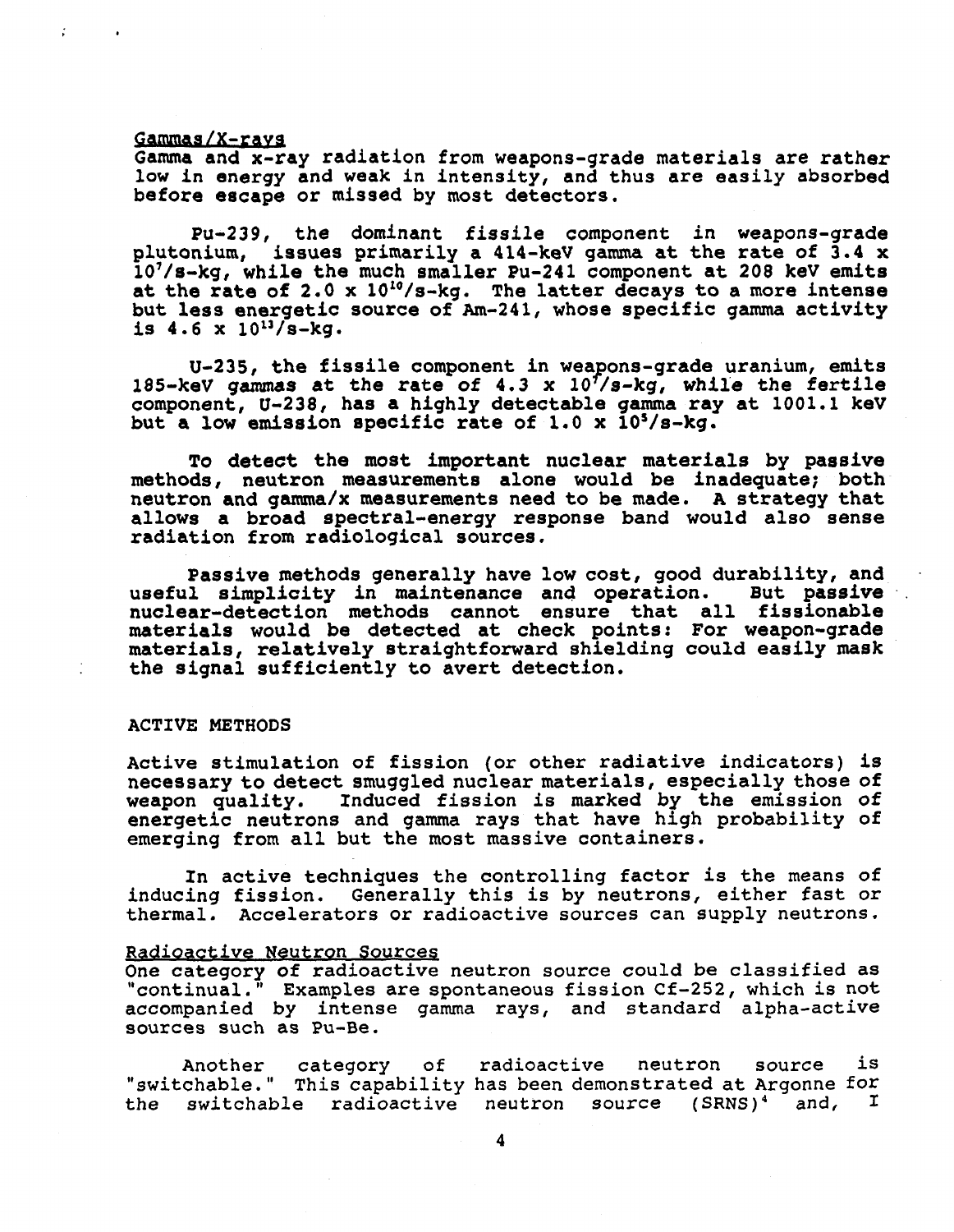**understand, has been more fully developed** in the FSU. when **not needed as a neutron source, the SRNS can be switched** off. **This helps in reducing potential personnel exposure.** In addition, **the source could be remotely controlled, even pulsed at repetitive rates.** 

#### **Accelerator Neutron Sources**

**Accelerators can be used to produce abundant, controlled neutron**  Conveniently small and fieldable units have been **developed. Either steady-state or pulsed operation could be useful for these applications.** 

**LINACs are prolific gamma-ray and neutron radiation sources, but the large accompanying gamma background5 makes this type of generator difficult to use in many transit-point environments.** 

**Among the most useful high-intensity sources are pulsed-fastneutron accelerators (PFNA), which can be raster-scanned across large objects.' Very capable generators have been manufactured in Eastern and Western nations.** 

**A type of accelerator neutron source that makes a useful compromise between fieldability, cost, and utility is the Associated-Particle Sealed-Tube Neutron Generator (APSTNG ).<sup>7</sup> '\* Still being developed and improved, it' s availability is relatively limited. Based primarily on time-of-flight measurements of inelastic neutron scattering, the associated-particle technique provides a useful 3-dimensional mapping of chemical components in objects with the size typical of luggage and shipping packages. Inelastic scattering cross-sections are reasonably high and uniform for all chemical elements above boron. Also, the 14-MeV source neutrons and the reaction-product radiation are highly penetrating. The APSTNG is effective in sorting the characteristic reactions from background, delivering information on ratios of chemical constituents. These ratios are definitive in identifying explosives and other contraband. Since fission and capture radiation are also detectable,** the associated-particle technique **offers** sensitivity and versatility to the full range of potential smuggled goods.

Although more expensive than passive methods, active neutrongenerating techniques alone have the capability of detecting all nuclear materials. In addition, some active techniques such as PFNA and APSTNG also distinguish explosives and other contraband. While active interrogation induces some residual radioactivity, short bursts of fast neutrons coupled with high detection efficiency would minimize the effect.

## DETECTORS

While there are many gamma and neutron detectors<sup>9</sup>, fieldability requirements would tend to narrow the list of candidates. For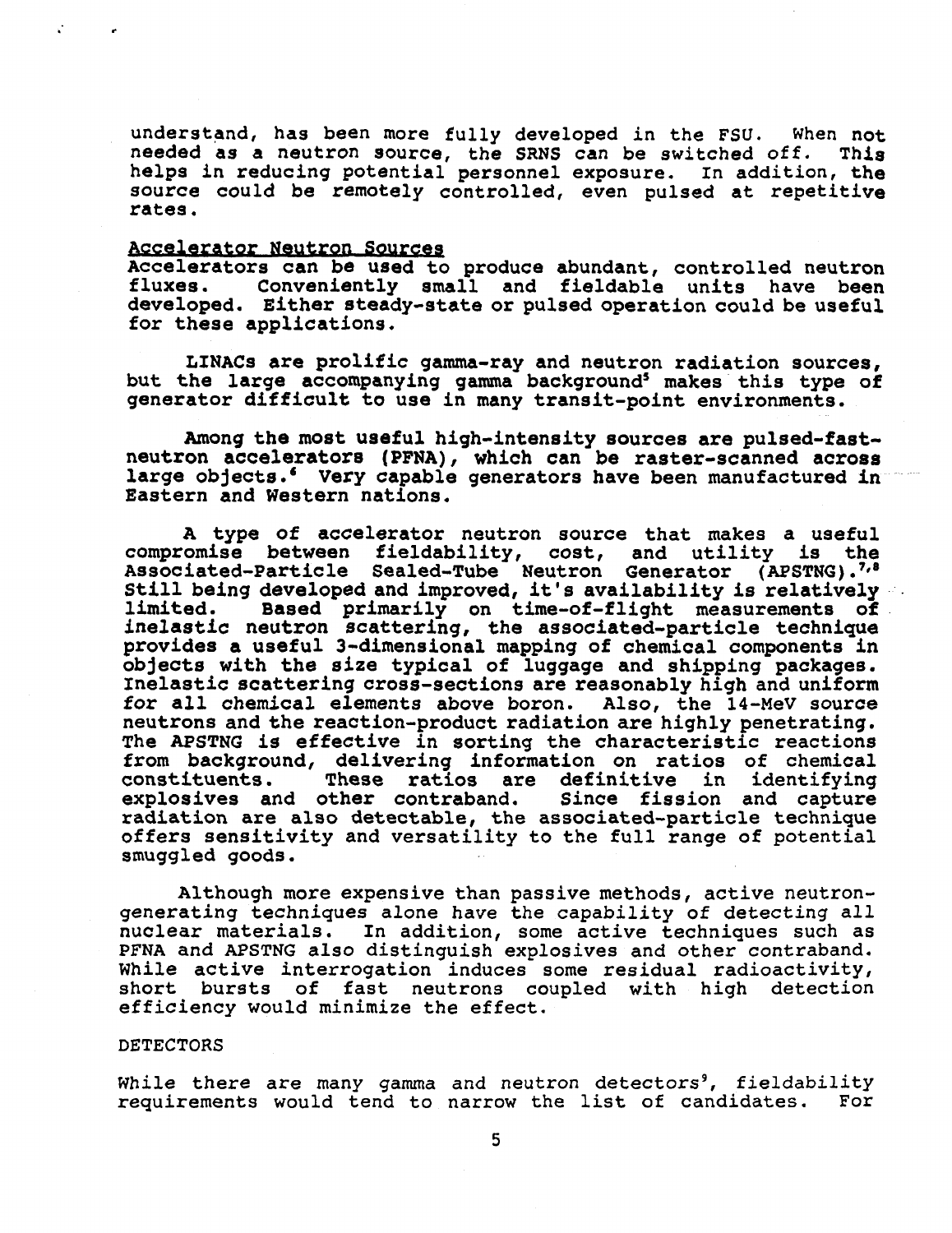**example, gamma detectors that require liquid-nitrogen coolant would be discouraged. More likely, sodium-iodide and bismuth-germanate scintillators would be preferred. For neutron detection, He-3 moderated arrays might be most useful as long as time-of-flight requirements do not need to be met, in which case unmoderated detectors containing B, Li, He-3 or a proton-recoil gas would be acceptable.** 

**Many detectors have been developed and used in nuclear safeguards. While some, such as portal monitors, might be adaptable for civilian transit points, quantitative materials assay or isotopic measurements are not needed in this application. Detectors optimized to cope with the high radioactivity of spent reactor fuel would be too elaborate.** 

**Hodoscope arrays10 have proven performance for nuclear-material detection under extreme background conditions. Arrays with up to 360 channels have been implemented in the United States and France to measure and cineradiographically image fission-induced**  Both gamma-ray and neutron hodoscopes have been **developed, and an integrated system has been used to simultaneously detect gamma and neutron beams. Some of the (fast) neutron detectors employed have been fission-ionization, Hornyak-button scintillator, and gas-proportional counters. The gamma detectors are relatively small Nal(Tl) crystals placed in tandem behind the neutron detectors. Such arrays, because of redundancy, efficiency, and moderate cost, are well suited for nuclear-material monitoring at transit points. Hodoscopes have been applied in both passive and active modes of operation.** 

**Particularly versatile are scintillators** that **have electronically separable gamma and neutron responses. The separation can be based on either pulse amplitude or pulse shape differences. Shape separation was used in the Los Alamos BC454/BGO phoswich detector11. In portable commercial 'Li-loaded Ce glass or \*LiI(Eu) scintillator units,12 both glass (GS-20)** and thin 2-in. **scintillation crystals show adequate separation of** gamma **and**  neutron **regions from** Cf-252, while giving good efficiency for gamma rays. Such **detectors,** employed in hodoscope arrays, could be used in a scanned-image mode.

# SYSTEMS AND APPLICATIONS

Active units with well-shielded stationary equipment would be valuable at major border traffic crossings. Small portable passive systems would have utility at other transit points. Hand-held units can be used for spot checks and confirmatory, close follow-up inspection. Passive methods would add worthwhile complementary value to a broad-based system centered around active techniques.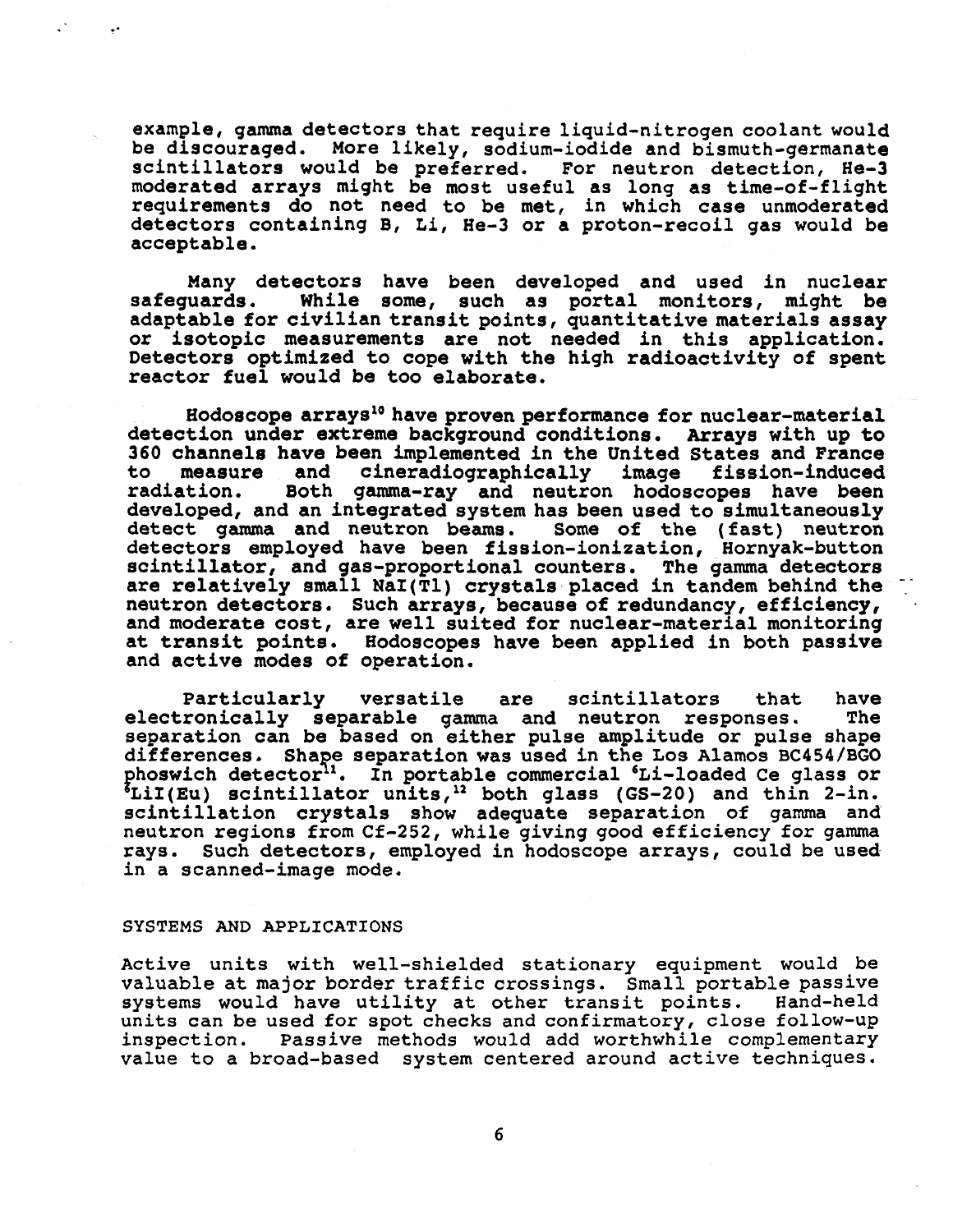**Passive neutron/gamma vehicle-monitoring** systems could **play an important supplementary and complementary role. Well-engineered systems have been developed for nuclear-materials control applications. They would not contribute to detection of explosives and other contraband.** 

**A high-efficiency, stand-off passive-radiation monitoring system is the crystal-lens spectrometer", which can detect in one minute a few grams of unshielded Pu-239 or U-235 at a distance of 25 m. Its excellent high signal/background capability results because a large cone of radiation is focused by the lens onto a single small detector. A tandem pair of lenses would be needed for simultaneous detection of both U-235 and Pu-239 with a single detector.** 

**Either radioactive or accelerator sources of neutrons can provide the necessary stimulation of fission for active systems. Pulsed-fast-neutron systems are examples of relatively large stationary units that would be suitable for customs warehouses, airports, marshalling yards, etc. Associated-particle systems might be better for airports and border checkpoints.** 

**There are several possibilities for synergistic operation of detection systems. Although smuggling of an actual nuclear warhead is highly unlikely, its threat potential is the most significant. The detection of explosives and fertile nuclear material, in association with fissile material, is therefore a useful adjunct. Because contraband involved in smuggling is not limited to nuclear materials, a system that detects many types of contraband would be more cost-effective. Inasmuch as neutron probes provide limited**  concurrent x-ray imaging could augment **identification of objects.** 

**Thus, an optimal system at transit points to monitor smuggling**  would consist of a versatile neutron-source **interrogates simultaneously for fissionable materials and other contraband and which is linked directly and** synergistically to **an x-ray** imaging **system.** 

For inspection **of** cargo containers that cross international borders (including transport by ship), Khan<sup>14</sup> has carried out extensive reviews. Container-inspection systems are relatively large, exemplified by the SAIC-developed PFNA system.<sup>15</sup>

The large number of potential international check points is one of the key problems in coping with smuggling. Monitoring systems thus need to be standardized and user-friendly. For airtransported materials, the major transit points are fewer in number and traditionally subjected to close and sanctioned scrutiny. For light-weight packages in the postal system, passive radiation monitors might be adequate (except at major postal cargo distribution centers). Customs stations at border crossings have

7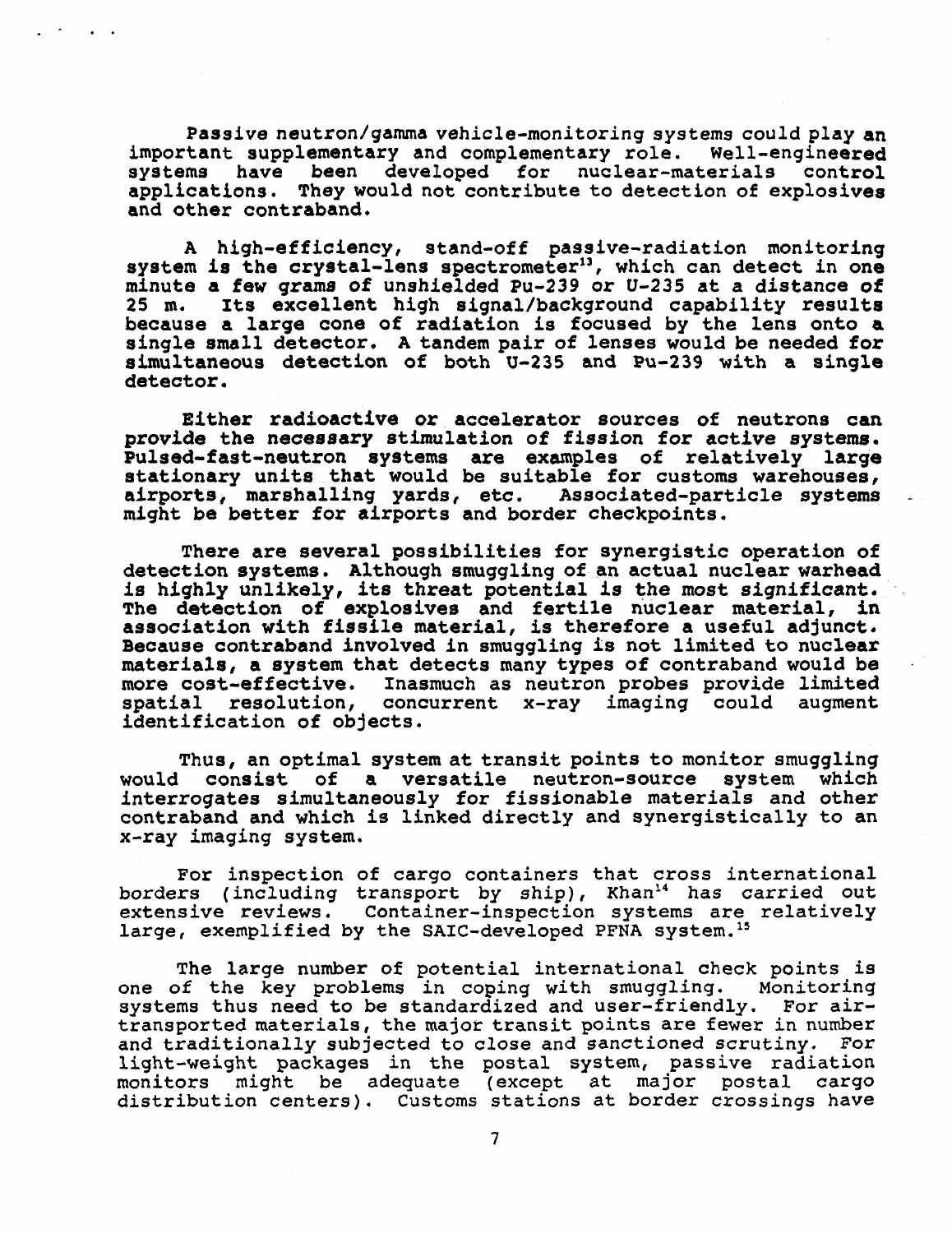**vehicular and pedestrian traffic to monitor: Monitoring of pedestrians and passenger vehicles would probably be limited to passive systems: Driverless trucks, however, could** be **subjected to active interrogation with a moving scanner.** 

**The development of monitoring systems for civilian application has benefited from, and could contribute to, government-controlled**  applications--including weapons-materials transparency, **control treaty verification" of inventories, dismantlement of nuclear warheads and missiles, and civilian demining.** 

#### **CONCLUSIONS**

**The detection of smuggled nuclear materials at transit points requires monitoring unknown samples contained in relatively large closed packages. The contention of this review is that highconfidence nuclear-material detection requires induced fission as the primary mechanism, with passive radiation screening in a complementary role. This combination of operating modes would have sufficient capability to cope with the vast majority of objects and means of evasion.** 

**Specific technologies that could meet the requisite confidence levels are active techniques—such as PFNA, APSTNG, and SRNS—which induce the defining fission process unique to nuclear materials.** 

**With the right choice of equipment, even small quantities of nuclear materials are subject to high-probability detection at transit points. Moreover, the equipment chosen to detect nuclear materials could benefit from a synergistic linkage with detectors of other contraband, and, conversely, detection of other smuggled goods can be improved by optimization of apparatus that searches for nuclear materials. A good example is the potential coupling of x-ray imaging equipment with the associated-particle chemicalelement detection system.** 

**Certainly the** experience gained with equipment used **at established nuclear-storage sites** is **valuable** in **preparing for applications at civilian** transit points. At the same time, the applications are sufficiently different that the storage-site experience will have to be adapted, along with other experience in nuclear-material detection, to result in systems suitable for specialized use in detecting smuggling at check points.

For screening postal mail and packages, passive monitors are probably more cost-effective. When a suspicious item is detected, a single active probe at the facility could be used to determine its threat potential. Unless active systems become produced in sufficient quantities to compete with passive monitors, this twostage screening/interrogation role for active/passive equipment is more economic for cargo at border crossings. However, active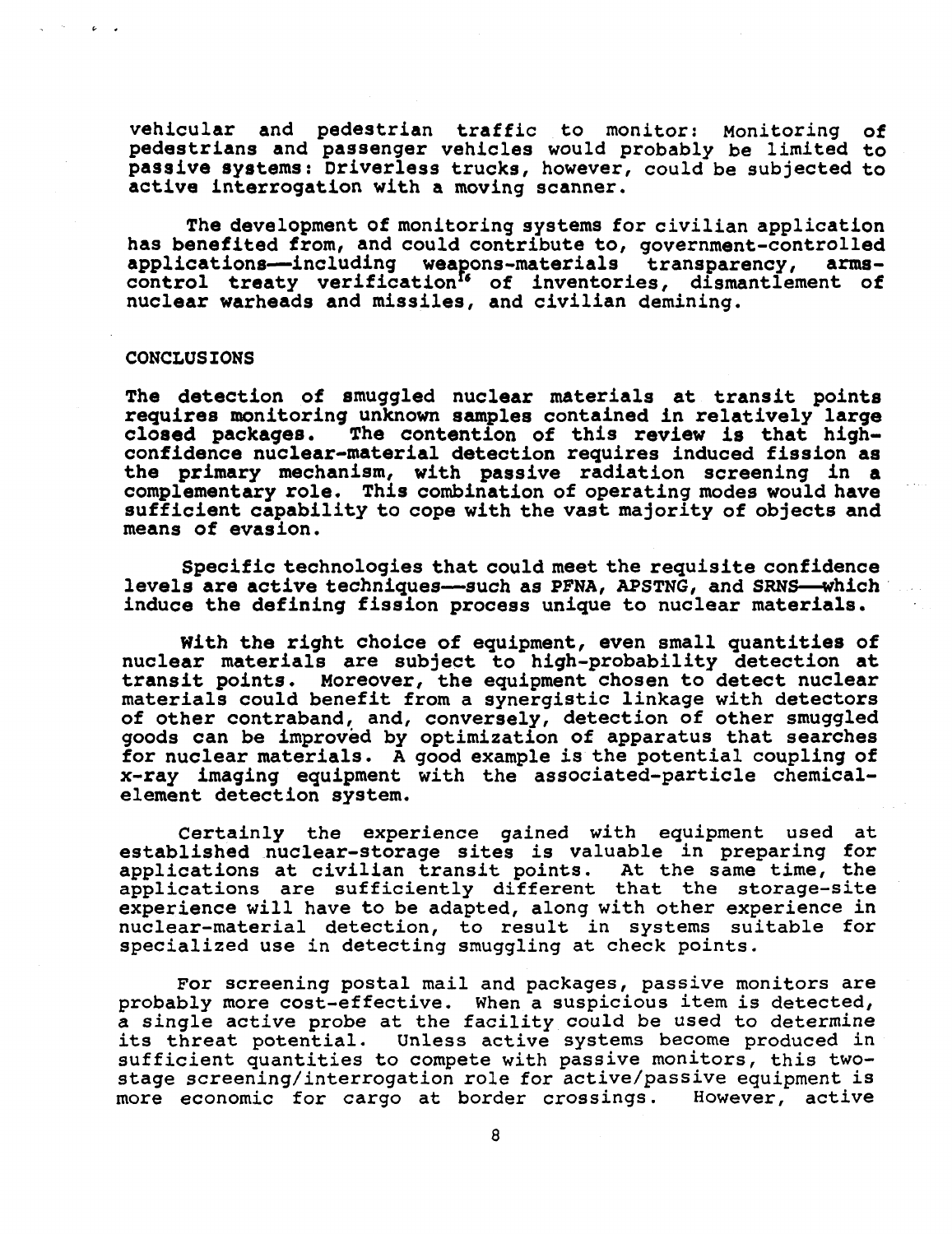**equipment designed to rapidly and simultaneously detect and Image**  nuclear and non-nuclear contraband would provide the highest<br>confidence in countering the smuggling of dangerous goods. In confidence in countering the smuggling of dangerous goods. **fact, to make cost-effective the widespread monitoring of nuclear smuggling, it will probably be necessary to develop a system capable of simultaneously detecting most categories of contraband, including explosives and illicit drugs.** 

**With control of nuclear materials at known storage sites being the first line of defense, detection capabilities at international borders could establish a viable second line of defense against smuggling.** 

**REFERENCES** 

لأناق الأراني

**1. Tsahi Gozani, Active Nondestructive Assay of Nuclear Materials. U.S. Nuclear Regulatory Commission, Washington, DC (1981).** 

**2. R. Sher and S. Untermyer II, The Detection of Fissionable**  Materials by Nondestructive Means, American Nuclear Society (1980).

**3. Donald R. Rogers (Ed.), Handbook of Nuclear Safeguards Measurement Methods***.* **U.S. Nuclear Regulatory Commission, Washington, DC (1983).** 

**4. A. DeVolpi, "Versatile Neutron NDA," Proceedings of 36th Annual Meeting of INMM. Palm Desert, CA (9-12 July 1995).** 

**5. R. W. Hamm, "Neutron production with compact ion linacs," Proceedings SPIE of International Conference on Neutrons and Their Applications. Vol. 2339, p. 170 (1994).** 

**6. T. Gozani, "Nanosecond Pulsed Fast Neutron Analysis (PFNA)," paper at this Symposium.** 

**7. E. Rhodes, et al., "Associated Particle Sealed-Tube Neutron Probe for Characterization of** Materials," Substance Detection **Systems**. **SPIE, p. 288 (1994).** 

**8. A. Beyerle, et** al., "Associated Particle Imaging," Proceedings of the First International Symposium on Explosive Detection Technology, Nov. 13-15, 1991, U.S. Department of Transportation report DOT/FAA/CT-92/11, p. 160 (1992).

9. Glenn F. Knoll, Radiation Detection and Measurement, Wiley, NY (1979).

10. A. DeVolpi, et al., "Fast-Neutron Hodoscope at TREAT: Methods for Quantitative Determination of Fuel Dispersal," Nuclear Technology, 56; 141 (1982).

9